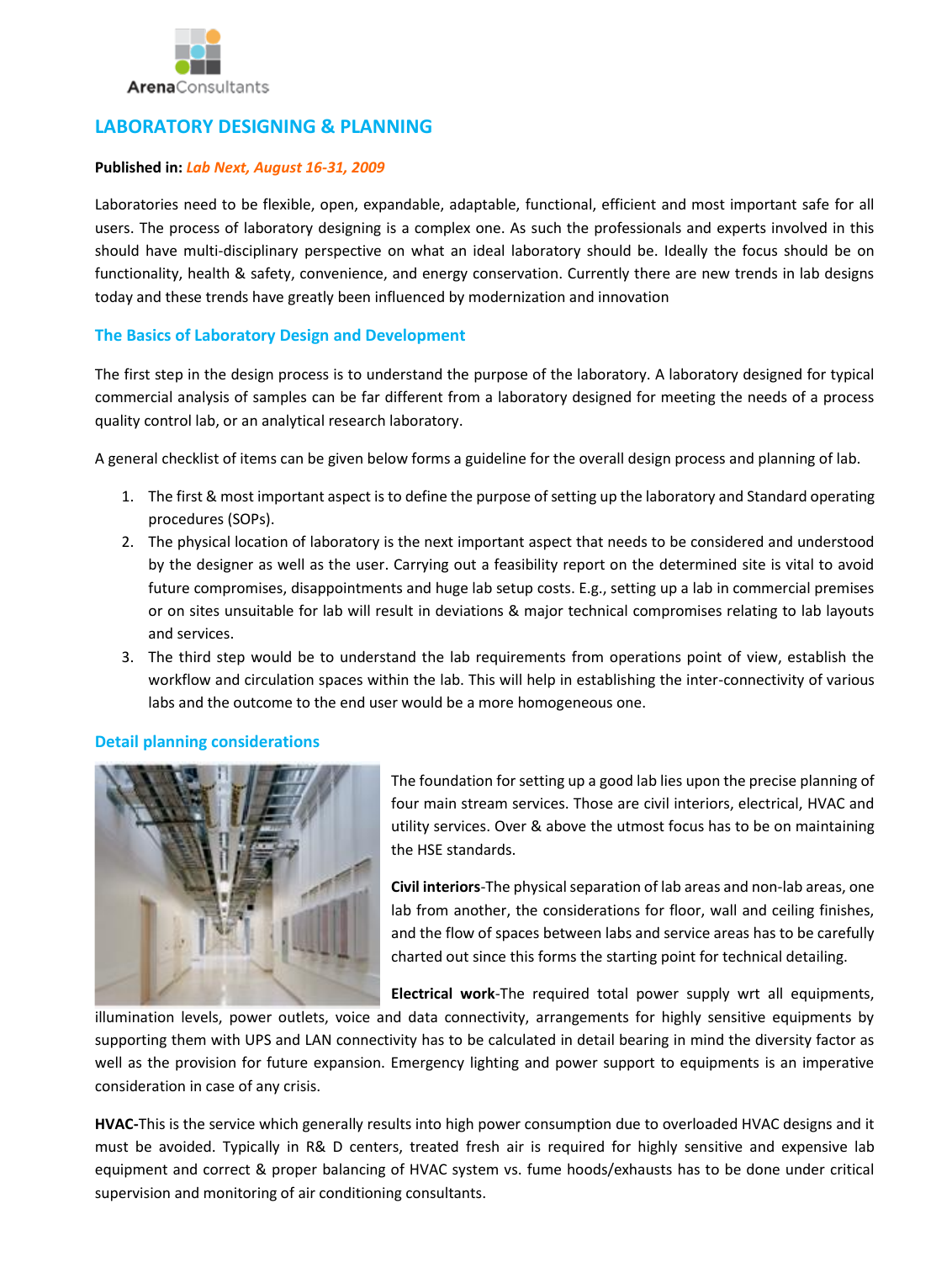

**Utility lines**- Location of central gas supply bank, the tapings on lab furniture tables, flexibility in running the lines along the wall or ceiling, provision of high pressure lines & safety valves, control panels, effective plumbing system and waste management are the important issues.

**Safety aspect**- provision of gas detection system, fire detection, smoke alarms and fire extinguishers, along with the integration of HVAC system with fire alarm and access control are absolutely mandatory parameters for a lab set up. Further, fire rating considerations for walls, partitions, ceilings, doors and furniture is a value addition to the project in terms of safety.

## **Code Minimum Requirements**

| Parameter                                         | Value                     | <b>Source</b>              | <b>Standard</b>        | <b>Design Target</b>                                                                    |
|---------------------------------------------------|---------------------------|----------------------------|------------------------|-----------------------------------------------------------------------------------------|
| Ventilation                                       | 20 cfm/person             | ASHRAE 62/89               | same                   | Maximize outdoor air by using displacement ventilation<br>Deliver air low/ exhaust high |
| Filtration                                        | none                      |                            | 35-80%                 | 65% pre-filter<br>85% final filter                                                      |
| Indoor Design Temperature                         | 75F summer<br>72F winter  |                            | same                   |                                                                                         |
| <b>Humidity Control</b>                           | <b>NA</b>                 |                            |                        | 50% RH summer<br>40% RH winter                                                          |
| <b>Equipment Heat Dissipation</b>                 | <b>NA</b>                 |                            | 3-4W/ sf               | 1.5W/ sf or 2W/ sf with 75% diversity factor                                            |
| <b>Toilet Exhaust</b>                             | 50cfm/fixture             | ASHRAE 62/89               | same                   | 2 cfm/sf                                                                                |
| <b>Lighting Power Loads</b>                       | <b>NA</b>                 |                            | 2W/sf<br>All direct    | $0.5 - 0.75W / s f$<br>Total task/ ambient with Occupancy sensors & Daylight<br>sensors |
| <b>Lighting Loads</b>                             | 100 ft candles            |                            | same                   | 20-30 ft candles with Ambient and task lighting                                         |
| <b>Building Shell Infiltration</b>                | 6/100 sf                  | <b>ASHRAE</b>              | 3/100 sf               | $1.5/100$ sf<br>(Canadian Standard)                                                     |
| <b>Building Shell Infiltration</b><br>(alternate) | $0.80$ cfm/sf             |                            | $0.30$ cfm/sf          | $0.10$ cfm/sf                                                                           |
| <b>Exterior Wall Insulation</b>                   | $U= 0.28$ btu/<br>sf-hr F | <b>BOCA Energy</b><br>Code | $U=0.10$ btu           | U= 0.15 btu/ sf-hr South<br>U=0.05 btu/ sf-hr N,E, W                                    |
| <b>Exterior Wall Moisture Control</b>             |                           |                            |                        | A/B-With insulation both sides                                                          |
| Roof Insulation                                   | $U = 0.07$ btu/sf-<br>hr  | <b>BOCA Energy</b><br>Code | $U=0.05$ btu/sf-<br>hr | U= 0.05 btu/ sf-hr with low surfacing                                                   |
| Windows                                           |                           |                            |                        |                                                                                         |
| <b>Glazing type</b>                               | single/clear              |                            | double/ clear          | heat reflecting clear                                                                   |
| Visible transmittance                             | 0.80                      | 0.78                       | 0.70                   |                                                                                         |
| <b>Shading Coefficient</b>                        | 1.00                      | 0.80                       | 0.43                   |                                                                                         |
| U value                                           | 1.04                      | 0.48                       | 0.30                   |                                                                                         |
| <b>Heating Degree Days</b>                        | 6,155 btu                 | <b>ASHRAE</b>              | Same                   | determined by DOE2 analysis of TMY data                                                 |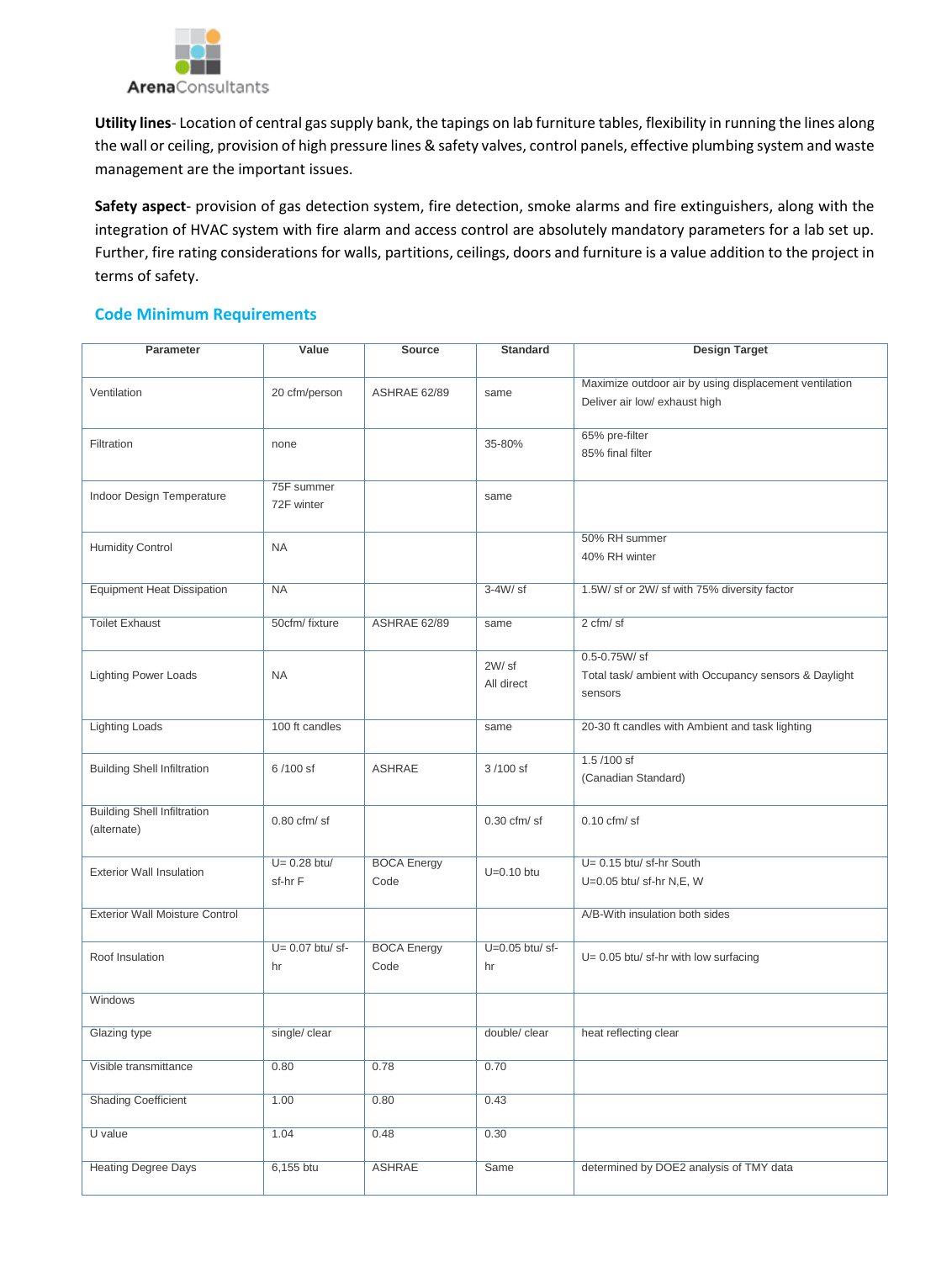

## **Trends in Lab Design**

As said earlier, a new model of laboratory design is emerging, one that creates lab environments that are responsive to present needs and capable of accommodating future demands.



 Unlike the conventional lab set ups, Team based Research lab concept is gaining fast popularity. It creates more interaction amongst scientists, flexible use of space and sharing of resources takes place. The Laboratory designers can highly support here by creating open labs, plan for flexible engineering systems that encourage teams to operate closely, by establishing clearly defined circulation patterns and by providing interior glazing to allow people to visually connect with each other. A wide variety of labs—from wet biology and chemistry labs, to engineering labs, to dry computer science facilities can be designed as open labs

 Flexible engineering services—supply and exhaust air, water, electricity, voice/data, and vacuum systems—are extremely important to labs. Labs must have easy connects/disconnects at the walls and ceiling to allow for fast, affordable fixation of equipment. The engineering systems may need to be designed to enable fume hoods to be removed or added, to allow the space to be changed from a lab environment to an office and then back again, or to allow maintenance of the controls outside the lab.



In addition to the initial demands at least an additional 25% should be considered for future expansion. Space should be allowed in utility corridors, ceilings, and vertical chases for future HVAC services, plumbing, and electrical needs. Service shutoff valves should be easily accessible, located in a box in the wall at the entry to the lab or in the ceiling at the entry. All pipes, valves, and clean-outs should be clearly labeled to identify the contents, pressure, and temperature

 Sustainability-A typical laboratory currently uses five times as much energy and water per square foot as a typical office building. Due to large numbers of containment and exhaust devices, number of heat-generating equipment, intensive ventilation requirements—including "once through" air, research laboratories form the most energy demanding facilities